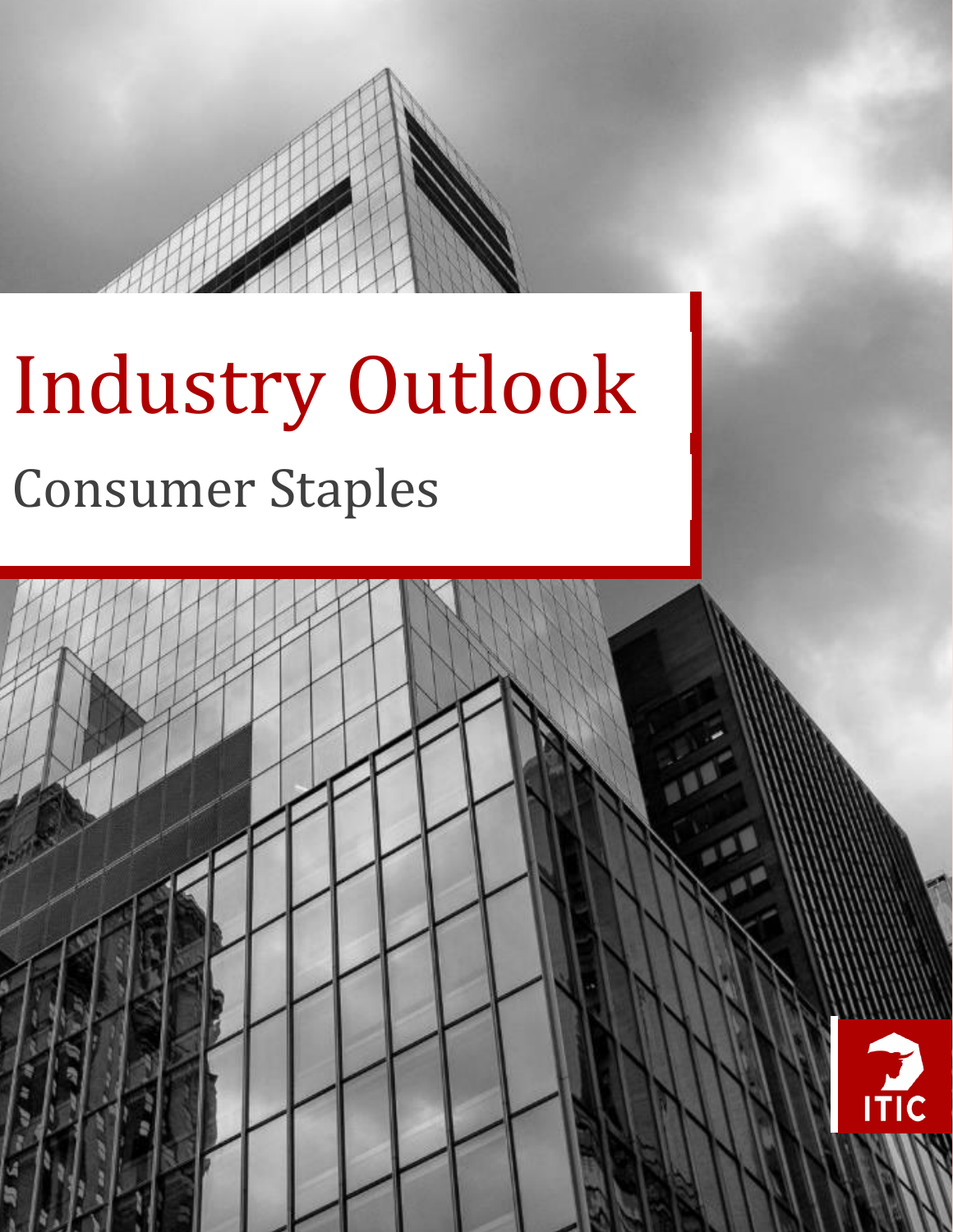# **Table of Contents**

 $\sim 10^{11}$  m  $^{-1}$ 

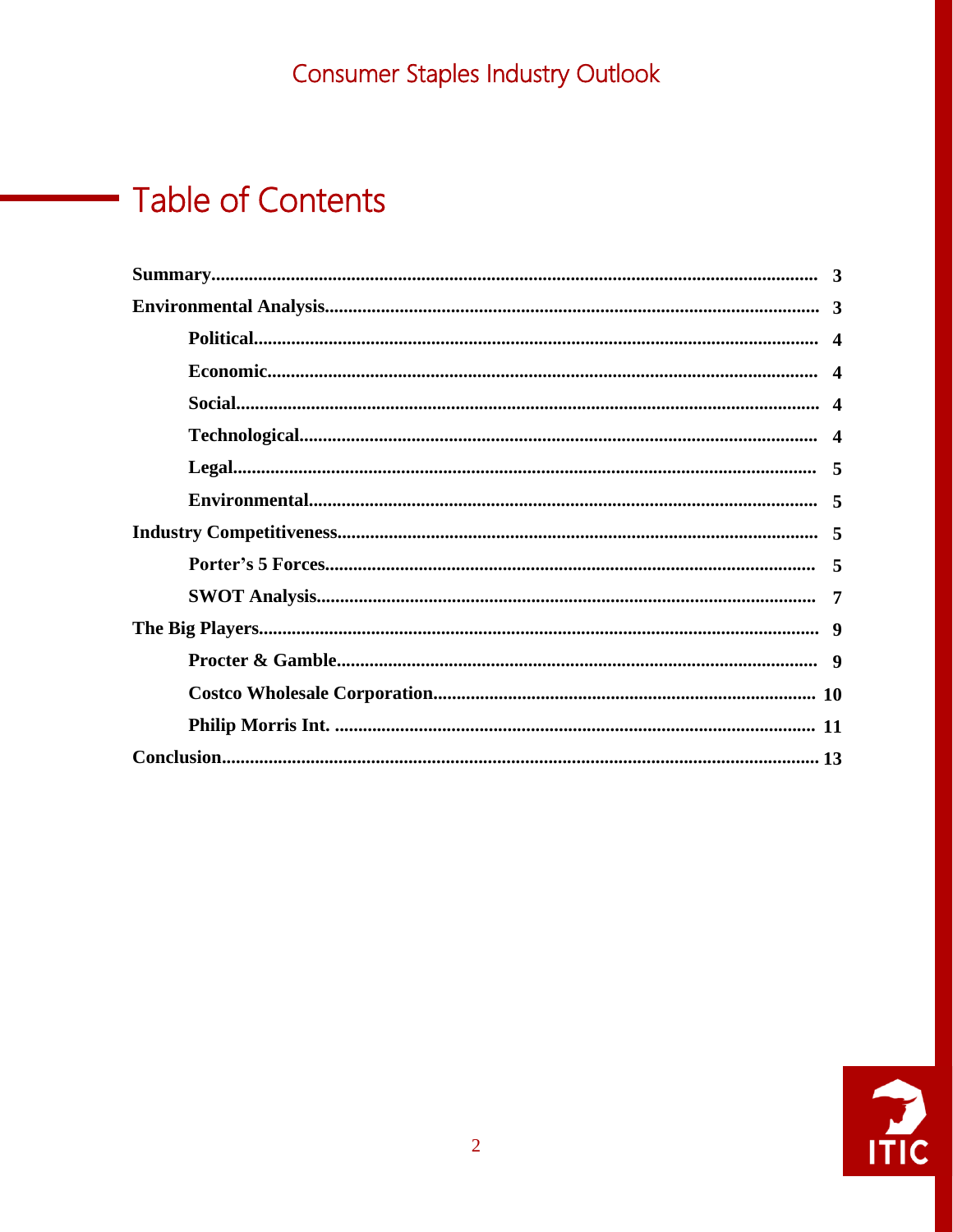## **Summary**



The consumer staples sector encompasses many of the different everyday necessities that are used by consumers daily. This category includes hygiene products, food, beverages, hypermarkets, tobacco, alcohol, and retail medical drugs.

Fernando Rangel Research Department

This sector is non-cyclical because the products in this space are always in demand at a rather constant level, regardless of one's personal financial situation or the economic situation, causing this industry to have very low-price elasticity of demand. This therefore allows for many companies within this industry to be stock picks for a portfolio due the stability and over time growth they provide.

In this industry outlook, we aim to provide a balanced evaluation of this ever-growing industry which may have much potential for further upside even with the ongoing pandemic.



Pedro Serrano Research Department

#### **Political**

Environmental Analysis

Regarding the political aspect, some factors influence companies' performance. One of them is the rising government support for e-commerce. Nowadays, with the evolution of technology, is it easier for companies to implement new ways of commerce, and in this industry that is essential. Therefore, the support of governments for companies to promote online commerce will contribute to their success.

Another important aspect in the consumer goods industry is the quality of commercialized products. In Europe, the Consumer Sales and Guarantees Directive was created to establish the legal guarantee for consumer goods and to regulate commercial guarantees, being responsible to guarantee that the goods conform with the contract.

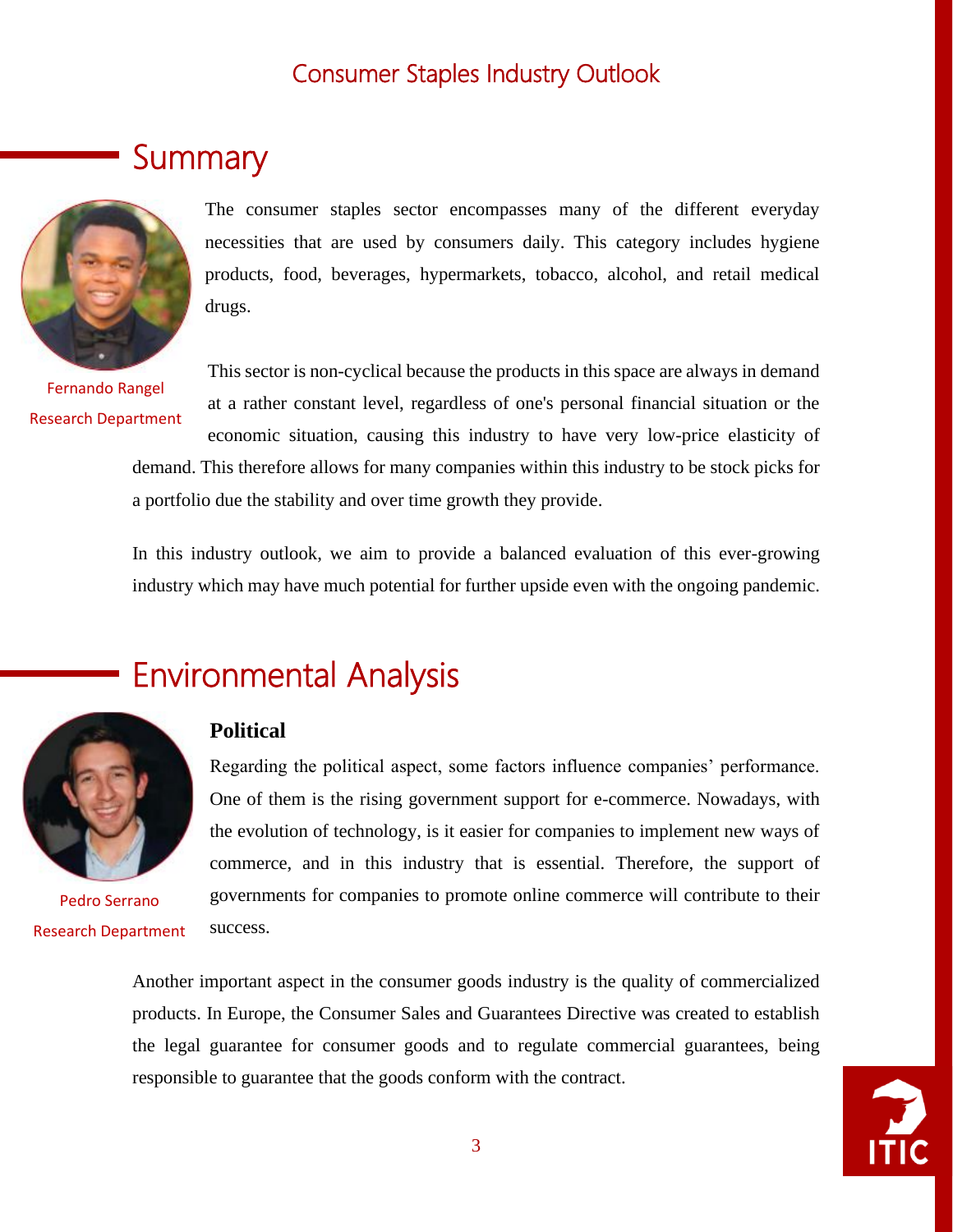#### **Economical**

Nowadays, economic growth is a reality, and it shows that more and more companies are having success and good results. This is a very important factor for the consumer staples industry because it gives new opportunities for companies to innovate and develop new products. Furthermore, the majority of the developed markets are stable, giving also space to free competition and growth opportunities.

Despite that, due to the pandemic situation, the unemployment rate increased all over the world. This means that consumers will search for cheaper options instead of buying expensive consumer products. With that in mind, companies should adapt their strategy and try to understand their target.

#### **Social**

With the current pandemic situation and the online work and classes, consumers are spending more time at home. This is a positive aspect for companies of this industry, as clients are buying more food and drinks to consume at home rather than going out for lunch or dinner. Apart from that, consumers are demanding new healthier products, giving consumer staples companies space to promote new habits and develop new products.

Besides that, in developed countries the population is declining, while in countries like China and India the population growth rate is very high. With that in mind, it is expected to increase the volume of consumer goods bought in developing countries and decrease the ones bought in developed countries.

#### **Technological**

The industrial revolution completely changed the way companies work in this market. While decades ago the production was mainly artisanal, currently companies produce in mass, reducing costs and being able to keep up with demand.

Another technological aspect that has an influence on consumer goods companies, is the evolution of technology because it created the possibility of online sales and online markets. Additionally, nowadays companies can transport their products to different countries and even produce their products outside their location.

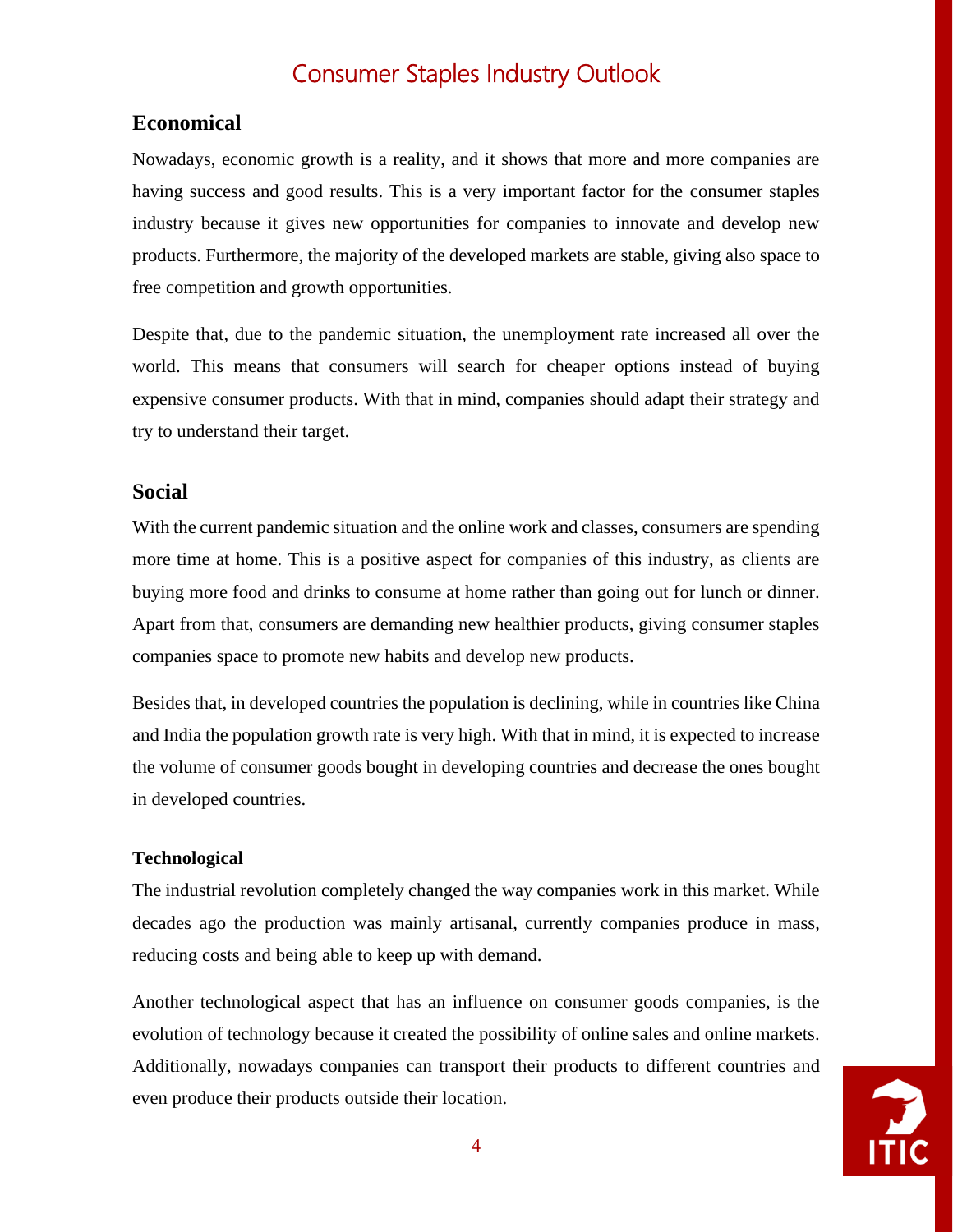#### **Legal**

Regarding the legal factors, in this market companies must follow product safety regulations, in order to guarantee that the commercialized products are of quality and follow all established norms. In addition, it is also essential for companies to act in accordance with environmental protection regulations, so as not to cause pollution or waste of natural resources. Finally, companies must follow corporate sustainability regulations, so that the conduct of their workers inside and outside the organization is responsible and sustainable.

#### **Environmental**

As it was said before, the environmental factor is crucial in the consumer goods industry. While we have more and more consumers concerned about the environment and pollution phenomena, companies have a challenge resulting from climate change.

Currently, as a result of changes in climate, the agriculture cycles themselves have changed, thus impacting the final products. Moreover, with the overuse of certain natural resources, it has become more difficult or expensive to produce some products.

Despite this, new renewable resources have appeared today, which could be a bet for cleaner and more environmentally friendly production.

# Industry Competitiveness



Ricardo Pino Research Department

## Porter's 5 Forces

#### Threat of New Entrants

- **Weak Force**
- The industry presents several difficulties to the entry of new competitors, given the existence of large economies of scale. Thus, only with a large investment does the entry of a large competitor become possible.
- There is also a high customer loyalty to established brands, something that makes it substantially difficult for new entrants to win over consumers.

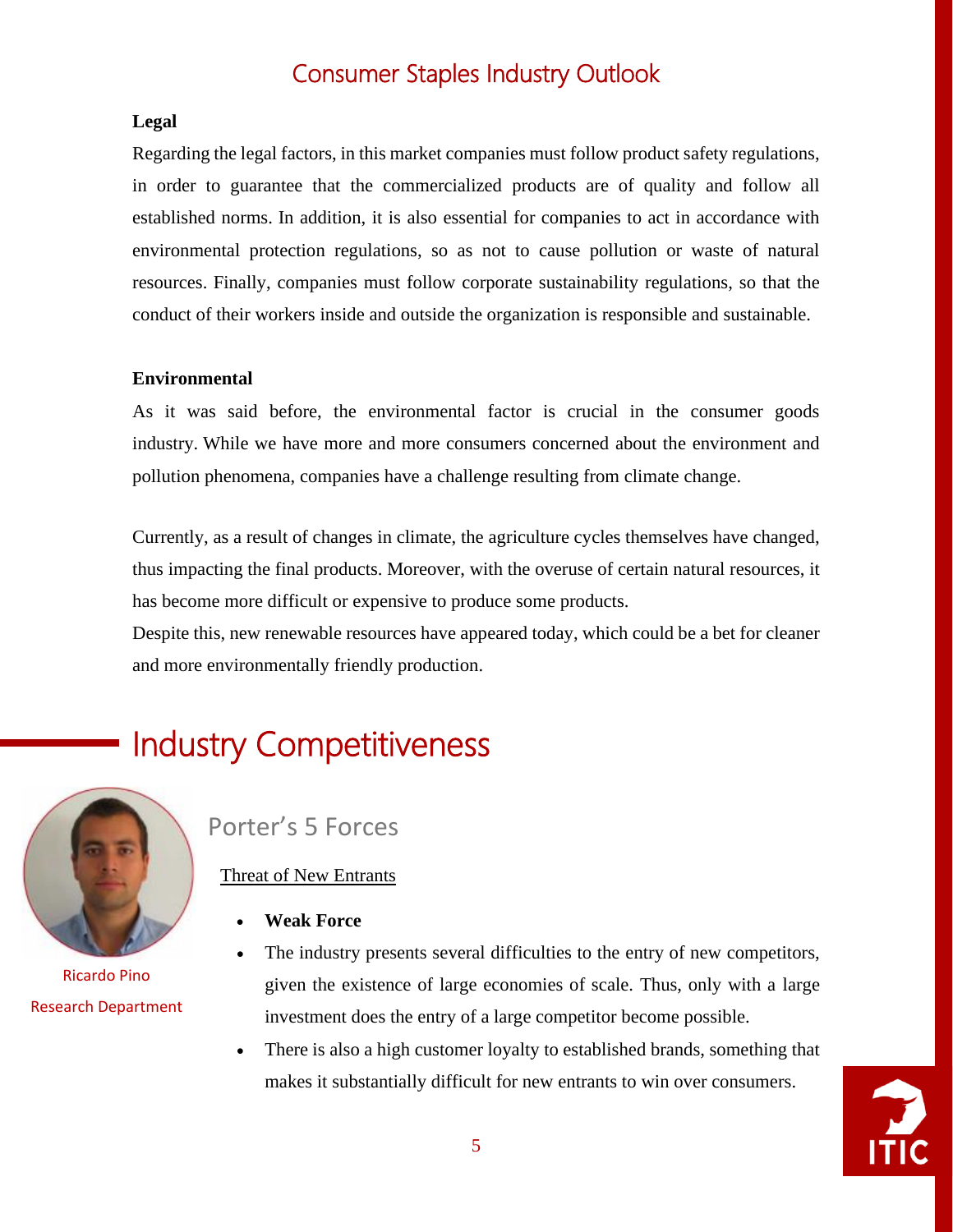#### Threat of New Substitutes

#### • **Moderately low competitive force**

- At Staples consumer industry, brands are successful when it comes to gaining a competitive advantage. In addition, since companies have a big structure and therefore a lot of financial power, some choose to add such substitute products to their portfolio.
- However, the threat, although small, exists, as there are some substitute products branded by the big retailers and therefore with a lower price, which leads to some consumers opting for these alternatives.

#### Bargain Power of Customers

- **Moderately highly competitive Force**
- There is a high power of consumers, as they are quite sensitive to price changes and there is also a lot of information available about the products, with consumers having the opportunity to make a conscious choice and evaluate the alternatives.
- However, given that the competition is high, the prices turn out to be very identical, which is why this competitive force is not strong.
- If we consider the customers as the big retailers, it can be said that they have a high power as there is a monopolization of the sector.

#### Bargain Power of Suppliers

- **Moderately low competitive force**
- In the consumer Staples, there are numerous suppliers and having the big multinational competitors of the industry, their production in various locations in the world, the power of suppliers is diminished.
- However, they have some power to the extent that the degree of involvement with suppliers is already quite massive, with the change to the new one being expensive and having serious difficulties to restructure the new system.

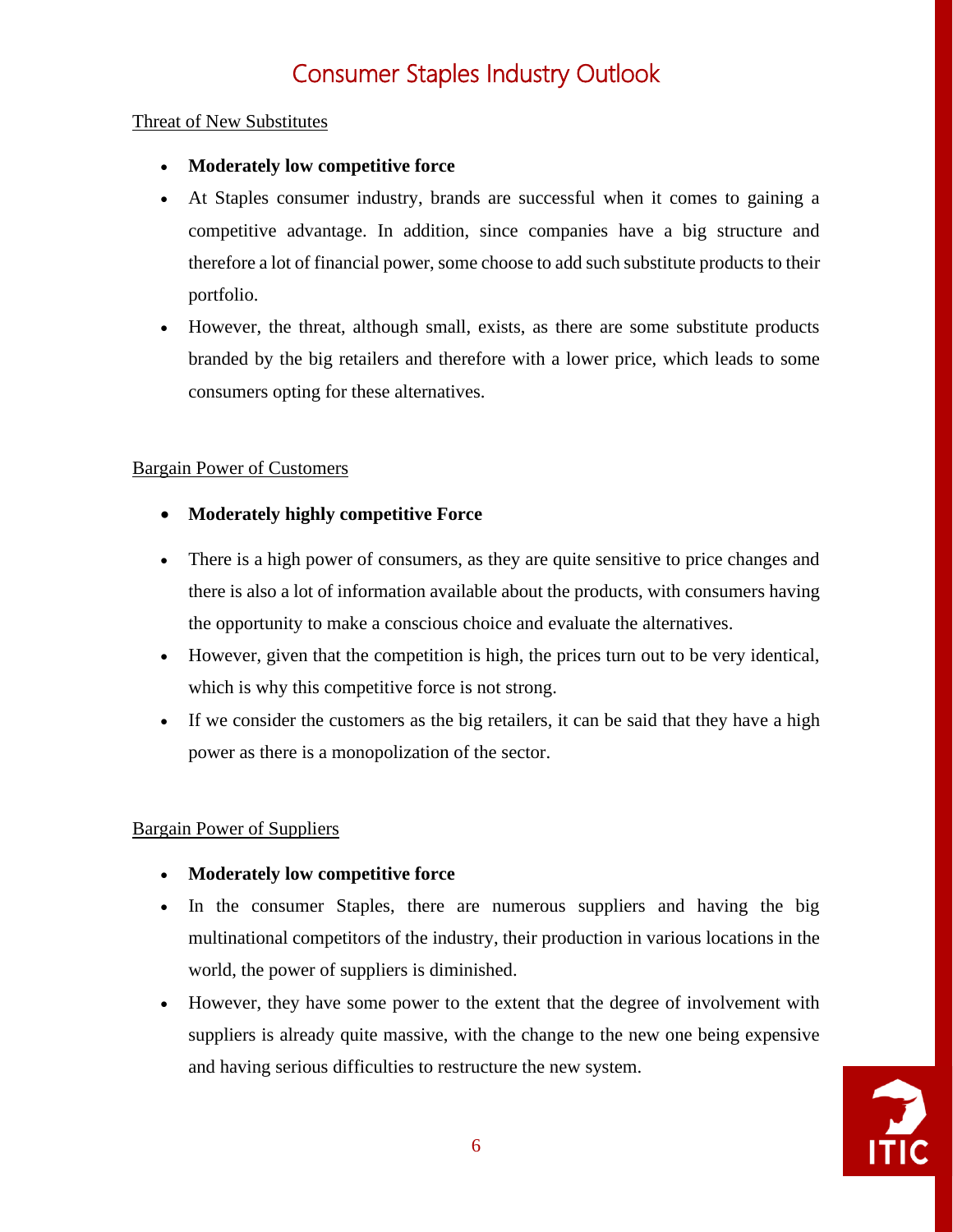#### Competitive rivalry within industry

- **Strong Force**
- This is a force to take in account in Staples consumer industry, since there is a very fierce competition, characteristic of aggressiveness in price strategy. The fact that customers can choose any company in the market with no switching costs, highlights the high competition.
- It is a several competitors industry, however it is a not very fragmented market, since large multinationals hold a significant portion of the industry in some regions due to high start-up costs. Competition exists but is among few companies.



Beatriz Garrett Lourenço Research Department

| <b>Strengths</b>                           | <b>Weaknesses</b>                       |
|--------------------------------------------|-----------------------------------------|
| $S1 - An Essential Sector$                 | $W1 - High environmental impact$        |
| S <sub>2</sub> – High and Inelastic Demand | $W2$ – Imitable products                |
| S3 – Diverse and persistent products       | $W3$ – Low and limited online presence  |
| S4 – Economies of scale                    | $W4 -$ Substitute products              |
| S5 - Efficient product distribution        |                                         |
| network                                    |                                         |
| $S6 - High$ margins                        |                                         |
| S7 – Consumer Defensive stocks             |                                         |
| <b>Opportunities</b>                       | <b>Threats</b>                          |
| $O1 -$ Growing industry                    | $T1 - COVID-19$ Recession               |
| $O2$ – Online present development and      | $T2 - Global$ and Local competition     |
| demand                                     | T3 – Increase in the value of taxes and |
| O4<br>Growing<br>with<br>concern           | fees in the industry                    |
| sustainability                             | T4 – Trade Barriers in some countries   |
|                                            | $T5 -$ Decline of consumer spending     |
|                                            | T6 - Rapid evolution of Consumer        |
|                                            | demands                                 |

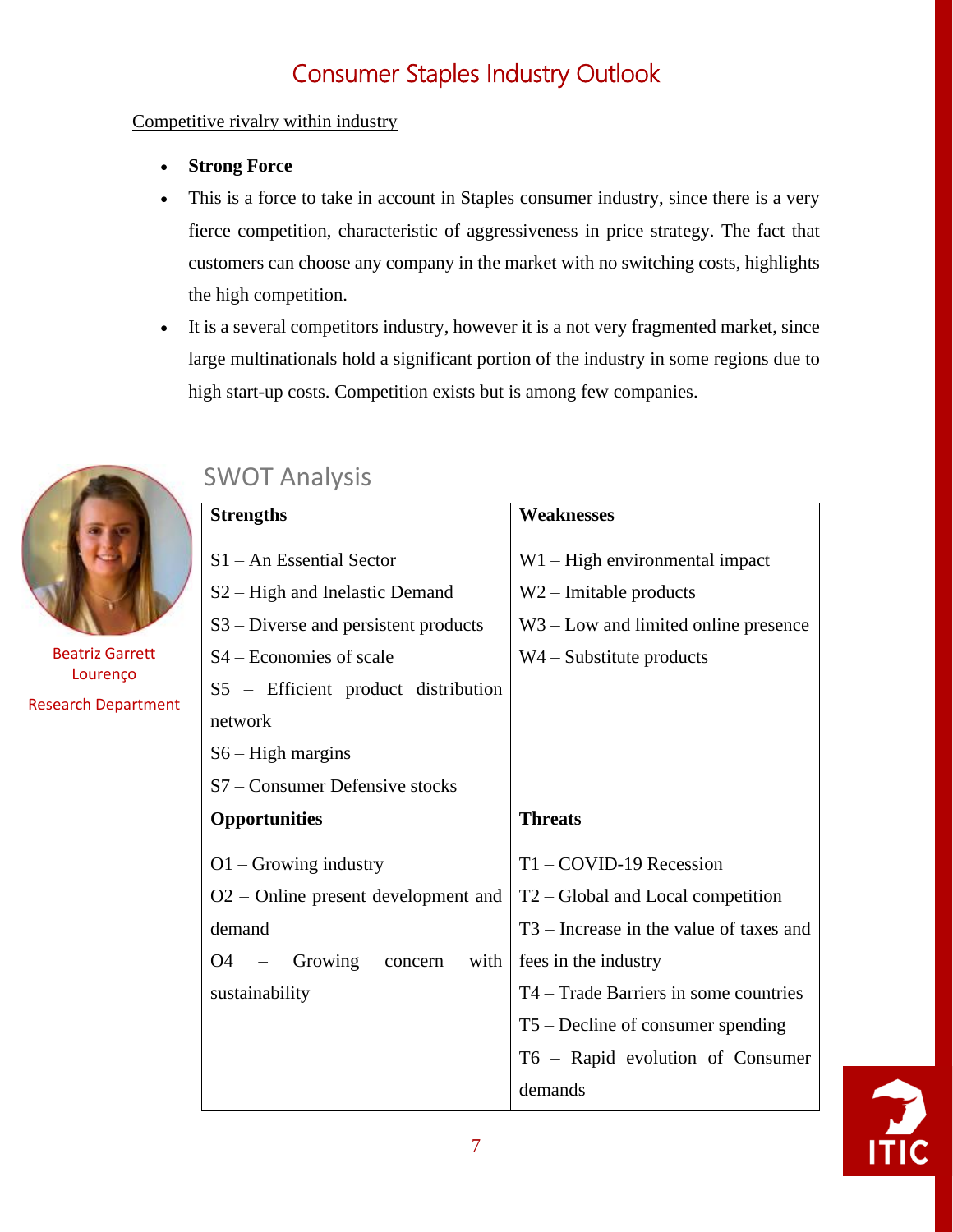#### **Crossed SWOT**

#### **S2 &O2 &T1:**

Due to the pandemic, a large proportion of people worldwide search for home delivery options, not only for its ease, but also for its security. Companies have allied and have been increasing their online goods and delivery performance and despite the successful vaccine distribution and an improvement in global health, it is expected that the demand and use of this type of solutions will not decrease, as it increases more and more, taking into account the prosperity of consumers.

#### **O3 &W1:**

With the growing concern of consumers to environmental issues and for the quality of this, it becomes crucial that companies in this industry and not only, provide innovative and environmentally friendly options, from the creation process to the final product or service. Companies are increasingly committed to developing the types of options in their product diversity, decreasing their ecological footprint, in order to become more sustainable in the long term.

#### **O2 & W3:**

Nowadays, the need for brands of each company to bet on the communication channels of its products has been growing, using differentiated marketing in relation to its competitors. The investment in these strategies will result in greater awareness and loyalty of consumers towards the brand, promoting the realization and experiences as well the increase in market share.

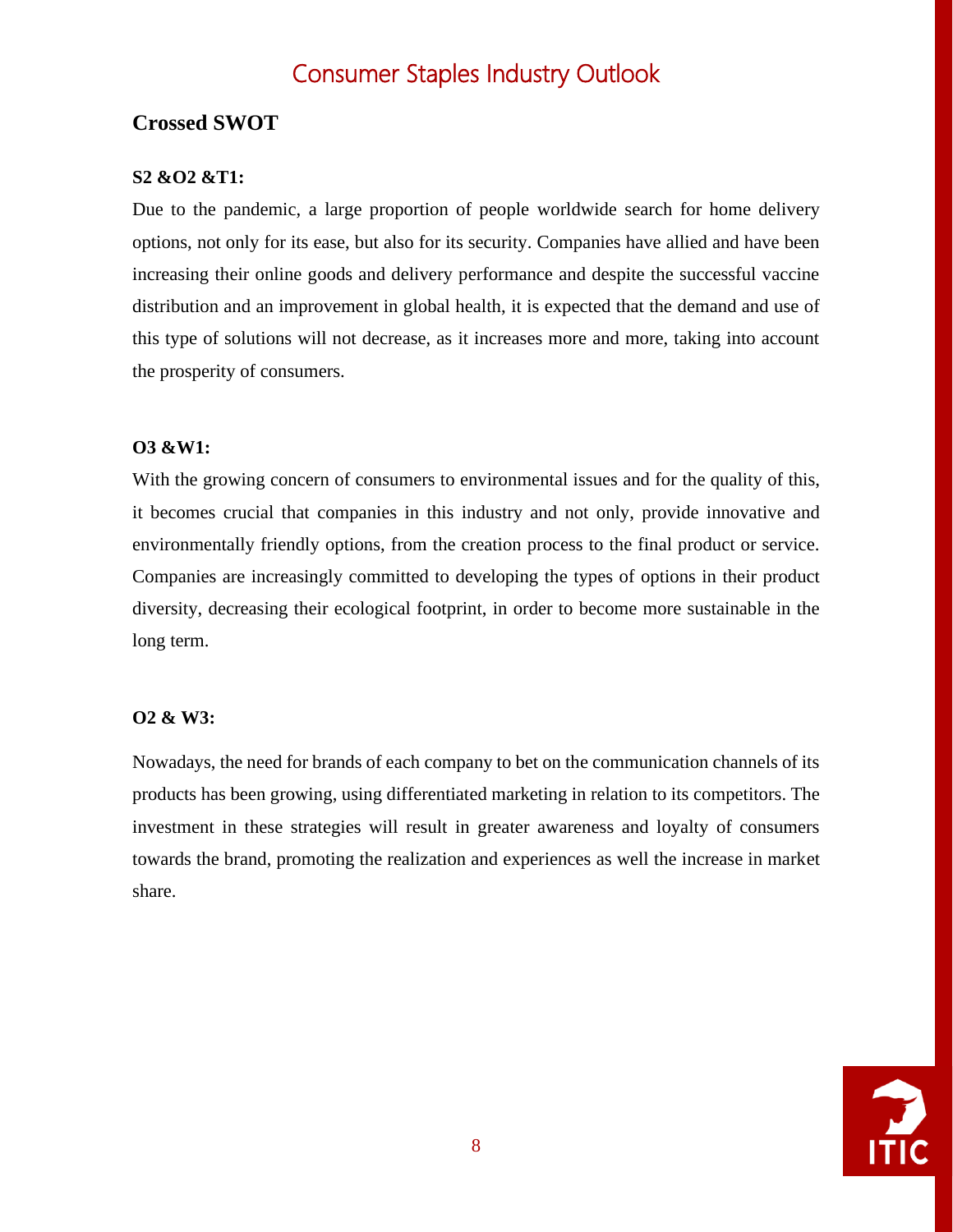# The Big Players



Fernando Rangel Research Department

### Procter & Gamble

#### **Description**

Procter & Gamble (P&G) is an American consumer staples company that focuses on a wide range of consumer goods. The company was founded in 1837 by William Procter and James Gamble, with the headquarters in Cincinnati, Ohio. P&G became publicly traded on the New York Stock Exchange in 1890 and is currently part of the Dow Jones Industrial Average and S&P 500.

#### **Strategy**

P&G has 65 individual brands which are organized into 10 product segments including fabric care, home care, baby care, feminine care, family care, grooming, oral care, personal health care, hair care, skin & personal care. The company aims on establishing superiority in their brands through their packaging, communication, and retail execution, while also focusing on innovation.

#### **Financials**

The company has a market cap of 337.88B and a current quarterly revenue of 18.109B. P&G has been on a steady rise over the past years in terms of revenue, growing more than 7% since 2017. Also, the company has a gross profit margin of 50.73% and a free cash flow margin of 18.95%, their Enterprise Value/EBITDA is 17.18.

P&G's ROA is currently 11.04% and is currently operating above the industry average of 3.03%. Their ROE is also very efficient, currently at 27.04, which is operating way above the industry average of 6.53.

In terms of liquidity, the latest quarterly data (Q3) show that the company had a current ratio of 0.71x and a quick ratio of 0.52. These ratios are both operating below the industry average which may indicate that P&G may be having troubles meeting its current obligations.

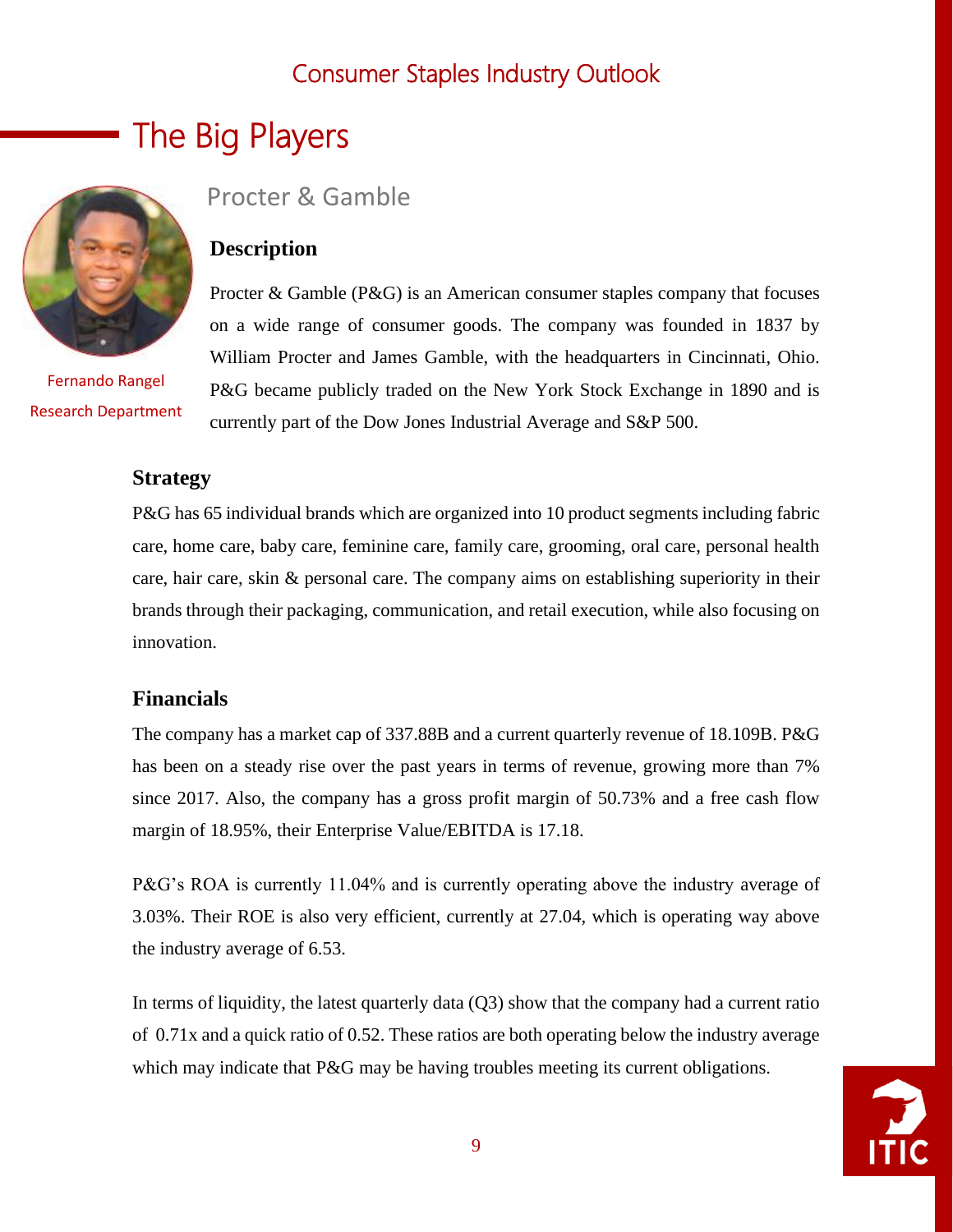The stock price (PG) has grown over 45% since the March 2020 crash and is currently priced at \$136.96 11/05/21. This year's stock high was made today with price touching 138.72 and its low was in early March with price touching \$120. Additionally, P&G current quarterly EPS is at \$1.26

## Costco Wholesale Corporation

#### **Description**

Costco Wholesale Corporation is the fifth biggest retailer in the world with over 782 locations. This company is known for selling bulk quantities of consumer staple products at discounted prices to members who pay an annual membership fee. Costco is headquartered in Issaquah, Washington and was founded in 1976. The company went public in 1985 and is listed on the NASDAQ and is part of the S&P 500.

#### **Strategy**

Costco's main source of operating profit does not come from the goods they sell. Most of the products they sell are sold at a loss or just breakeven. Over 70% of the company's operating profit comes from their annual membership. The reason is because Costco sells these products at very competitive prices which the usual retailers cannot keep up with. This provides a good unique selling point for the company and is marketed as such, driving many customers to their store. With the use of a membership, brand loyalty is created which leads to Costco growing and expanding year after year. The membership comes with different packages with the price ranging as little as \$60 to \$120.

#### **Financials**

When looking at financials, the company's revenues have been on a steady increase annually. Revenues went from \$121,194,000 in 2017 to \$178,626,000 by the end of 2020, an increase of 47.3%. This continuous increase in revenues reflects that the demand for the company's services and products remain on a continual rise.

From the 2nd quarter of 2017 to the third quarter of 2019, the ROA was mainly roaming around 6.58%-8.42%, however, currently the ROA is currently operating at 7.81% which is

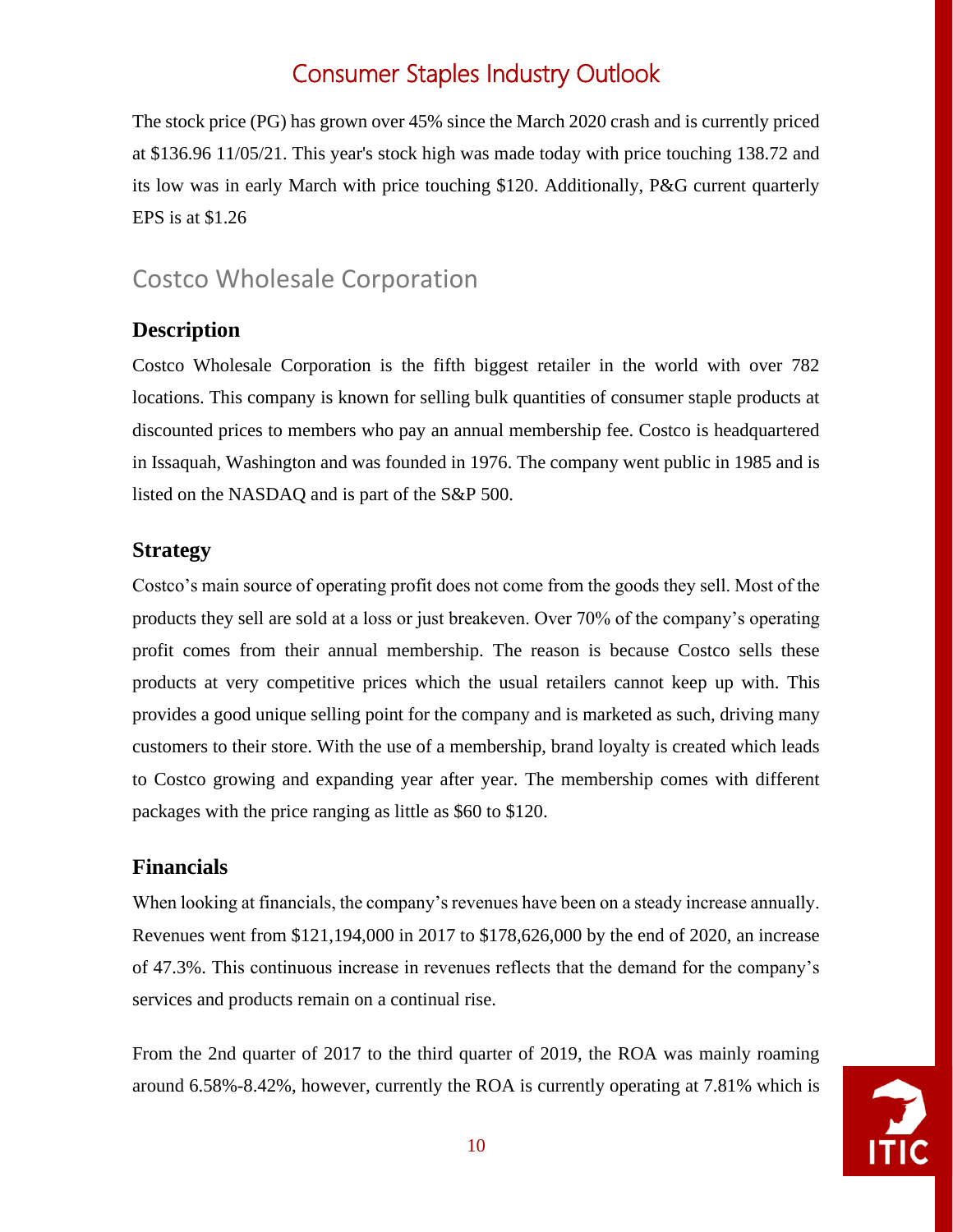above the industry average of 2.94%. The company's ROE mainly fluctuated from 22.40% to 25.80% throughout 2017 up until now. This ratio currently operates at 25.8% which is above the industry average of 8.23%. Both the ROA and ROE have increased when compared to previous years and both ratios continue to operate above their industry's mean.

In terms of liquidity, The company's current ratio has mainly fluctuated from 0.81-0.99 from 2017 up until now. Currently, the ratio is now operating below the industry average of 1.29. Also, the company currently has a quick ratio of 0.77, indicating that Costco has weak short term financial strength.

The debt to equity ratio (D/E) is currently at 0.47. Since 2018 this ratio has been fluctuating 0.54-0.30. The company's D/E currently is below the industry's average of .87.

The stock (COST) price has grown over 42% from the crash in March of 2020. Currently the price is at \$385.13 (10/05/2021), this year's stock high was \$385.13 today in the month of May and its low was \$311.25 in the month of March



Ricardo Pino Research Department

## Philip Morris International

#### **Description**

Philip Morris International (PMI) is a swiss-American multinational producer of tobacco and derivatives, with products sold around the world and with a very significant workforce of 71,000 people.

The PMI is the leader of the tobacco industry and its best-seller product is Marlboro, however there are other famous brands within their portfolio, such as Chesterfield or L&M.

In March 2008, PMI spun off of Altria Group, being until that year, was an operating company of the multinational Altria, previously known as Philip Morris Companies, Inc. With a market cap of 152.83B, PMI is on the 107th ranking position in the Fortune 500 as of 2020, the list of the biggest companies in the world.

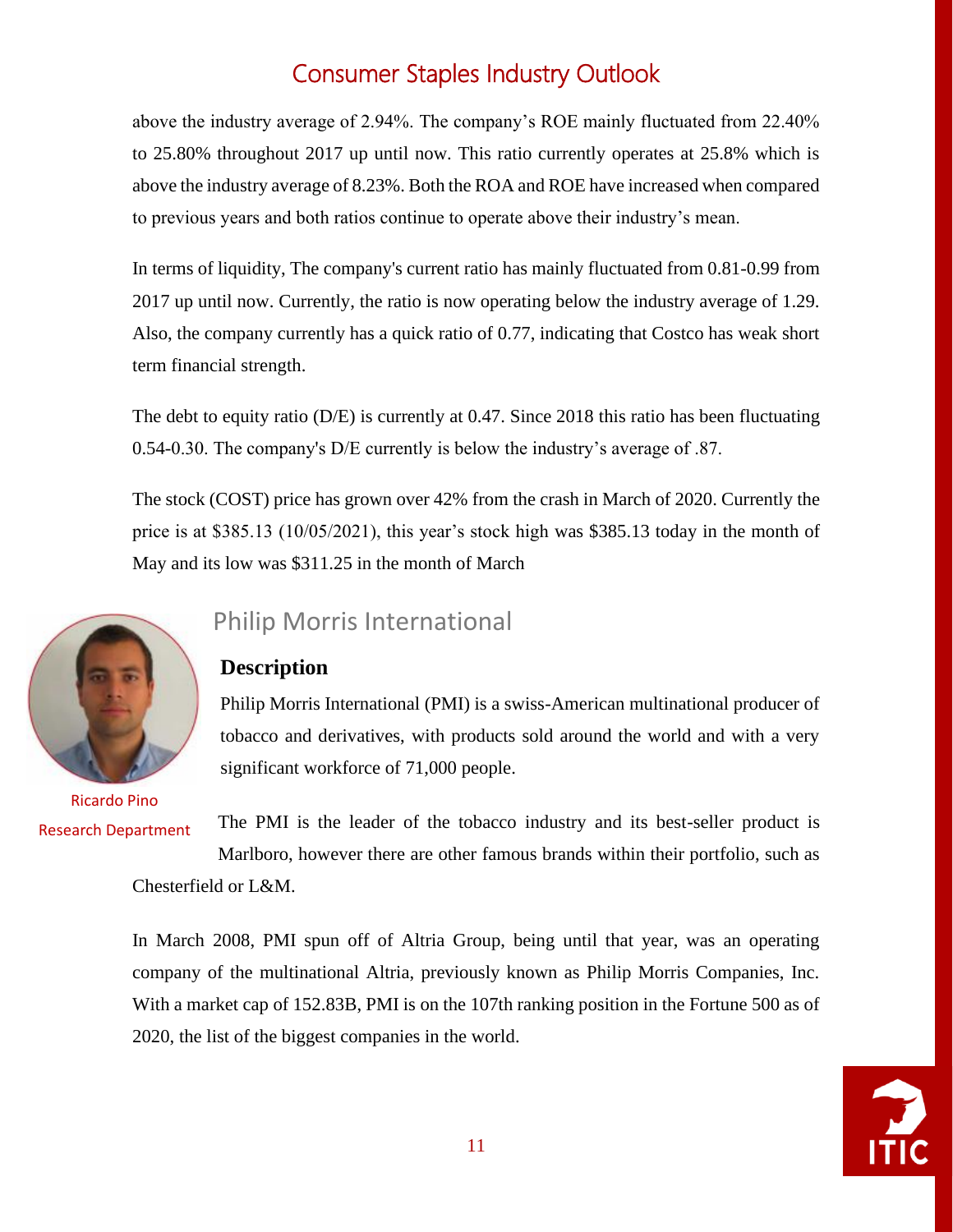#### **Strategy**

With the increasing sensitivity to the health hazards of tobacco, PMI is radically changing its strategy, replacing cigarettes with smoke-free products. The company, in 2017, PMI sold around 791 billion cigarettes and other tobacco products and 36 billion smoke-free products. As said by PMI, around 14 million adults have already stopped smoking due to these products.

PMI has developed several products of smoke-free products, which are mostly e-vapor products like the very known brand IQOS, a heated tobacco system. As stated by the company, "our business vision is to replace cigarettes with less harmful and non-smoking products as quickly as possible".

#### **Financials**

As far as PMI Revenue is concerned, it has remained steady, with \$29,625B in 2018 and \$29.80B in 2019, having had a slight drop in 2020, probably due to the pandemic, passing revenue to \$28,694B by 2020. It should be noted that in the first quarter of 2021 the PMI Revenue was 7.58B, which is equivalent to an increase of 6.04% compared to the same period of the previous year.

The ROA has grown, with 14.37% in the first quarter of 2018, and then increased substantially to 19.48% in the same period of 209 and with a slight decrease in the first quarter of 2021 to 18.90%, supplanted by 21.18% of the same period in 2021. This increase is explained by the fact that the company's net income is rising and the decrease of assets.

For ROE it is negative, since the value of shareholders equity is negative. The same has decreased, as net income has increased over the years. In the first quarter of 2019 the ROE was -74.98%, in the same period of 2020, this was already -77.90% and lastly in 2021 with a more substantial decrease this consumption was -85.05%.

In terms of liquidity, from the analysis of the Current ratio, it is possible to verify that the PMI is below the tobacco industry, with a value of 1.10 in 2020 compared to 1.72 of the industry in the same year. However, you can see an increase in it for the first quarter of 2021,

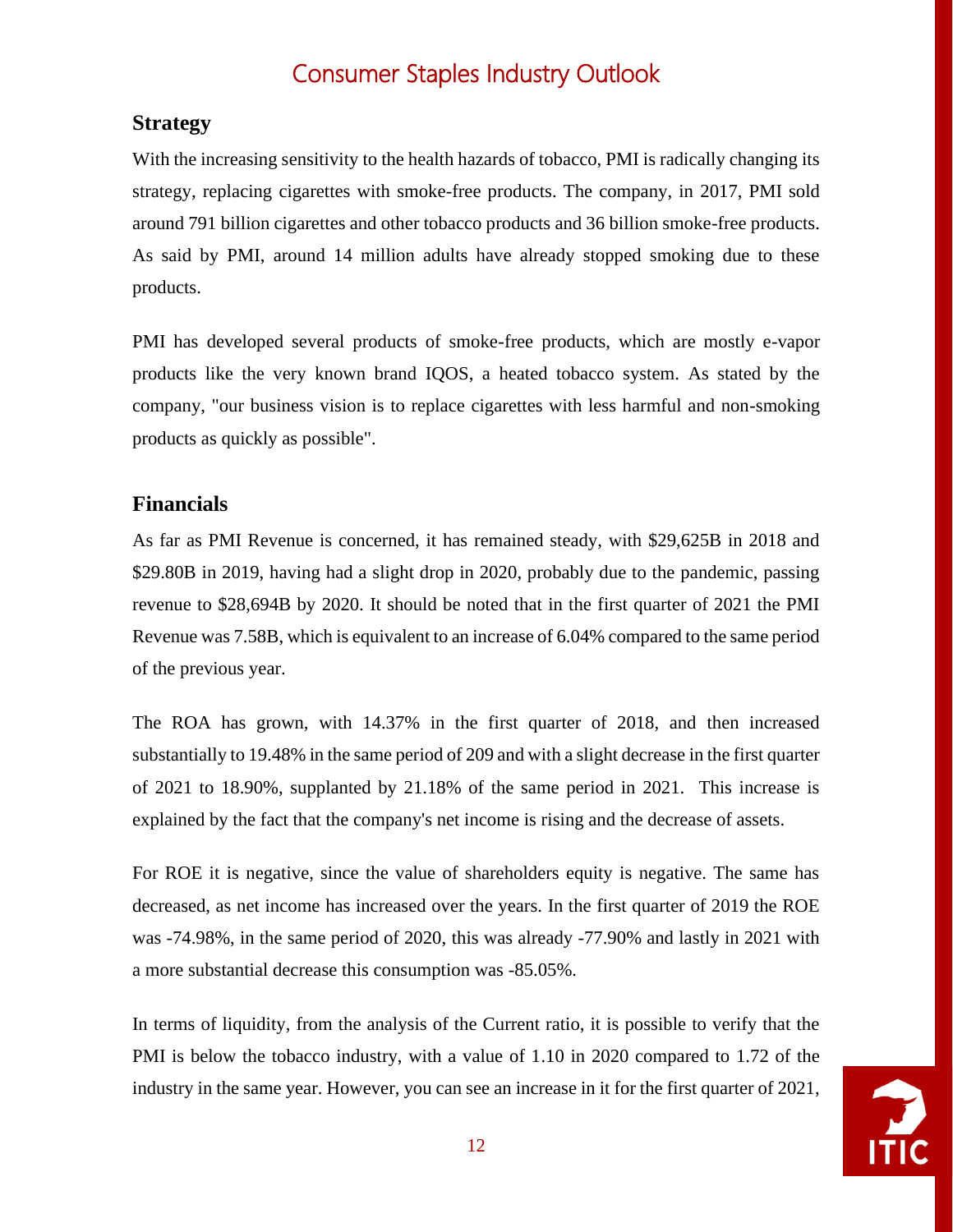where the Current ratio is 1.18. The Quick ratio was 0.61 in 2020 and also it is below the industry, which had a value of 0.73. In the first quarter of 2021 the Quick ratio decreased to 0.58.

The D/E ratio has decreased slightly, with -2.27 in the first quarter of 2019, -2.26 in the same period in 2020 and -2.85 in 2021. This has been the case as long-term debt decreased between the periods under evaluation.

Finally, the Stock price was 97.41 on May 7th 2021, and this is the value of the Year to date high, while the value of the Year to Date low was the January 2nd with 78.01.

# **Conclusion**



Pedro Serrano Research Department

Nowadays, the population increase is a reality. Countries like China and India are the example of places where the population grows at a very fast level. Thus, the consumer staples market has an opportunity.

In this way, this market, particularly characterized by high levels of competition and with great global players, has had marked growth. It is undeniable that this market is attractive and has several strengths. However, as a result of several global phenomena, it also presents different challenges.

On the one hand, consumer goods trading companies have very high levels of competition, and many times it is necessary to reduce costs to become more attractive. In addition, companies with less healthy goods, such as tobacco retailers, have been challenged to find new healthier solutions. On the other hand, with the recent concern with sustainability, companies in this sector have the opportunity to innovate and find new products or ways to produce more environmentally friendly.

Concluding, despite the pandemic and all the recent situations that affect this market, the market is stable and shows great growth potential for the future.